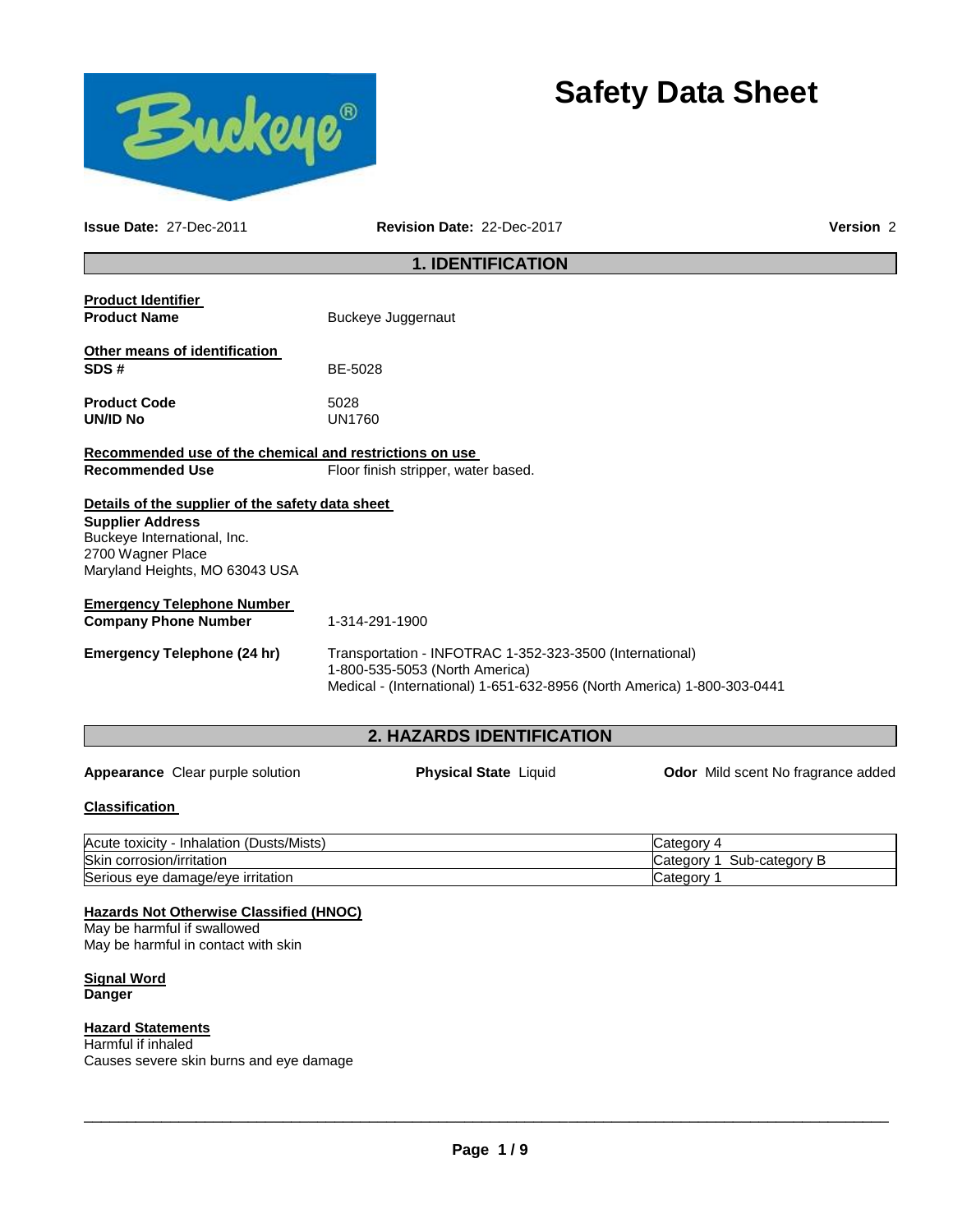

#### **Precautionary Statements - Prevention**

Use only outdoors or in a well-ventilated area Do not breathe dust/fume/gas/mist/vapors/spray Wash face, hands and any exposed skin thoroughly after handling Wear protective gloves/protective clothing/eye protection/face protection

#### **Precautionary Statements - Response**

Immediately call a poison center or doctor/physician IF IN EYES: Rinse cautiously with water for several minutes. Remove contact lenses, if present and easy to do. Continue rinsing Immediately call a poison center or doctor/physician IF ON SKIN (or hair): Remove/Take off immediately all contaminated clothing. Rinse skin with water/shower Wash contaminated clothing before reuse If skin irritation occurs: Get medical advice/attention IF INHALED: Remove victim to fresh air and keep at rest in a position comfortable for breathing Immediately call a poison center or doctor/physician IF SWALLOWED: rinse mouth. Do NOT induce vomiting Immediately call a poison center or doctor/physician

#### **Precautionary Statements - Storage**

Store locked up

#### **Precautionary Statements - Disposal**

Dispose of contents/container to an approved waste disposal plant

#### **Other Hazards**

Harmful to aquatic life with long lasting effects

# **3. COMPOSITION/INFORMATION ON INGREDIENTS**

| <b>Chemical Name</b>             | <b>CAS No</b>  | Weight-% |
|----------------------------------|----------------|----------|
| Water                            | 7732-18-5      | >37      |
| Benzyl alcohol                   | $100 - 51 - 6$ | $20$     |
| Monoethanolamine                 | 141-43-5       | 10       |
| Ethylene glycol monophenyl ether | 122-99-6       | ~10      |
| Di(ethylene glycol) ethyl ether  | 111-90-0       | $<$ 10   |
| Octanoic Acid                    | 124-07-2       | <5       |
| Sodium xylenesulfonate           | 1300-72-7      | <4       |
| Sodium metasilicate              | 6834-92-0      |          |
| Sodium hydroxide                 | 1310-73-2      |          |

\*\*If Chemical Name/CAS No is "proprietary" and/or Weight-% is listed as a range, the specific chemical identity and/or percentage of composition has been withheld as a trade secret.\*\*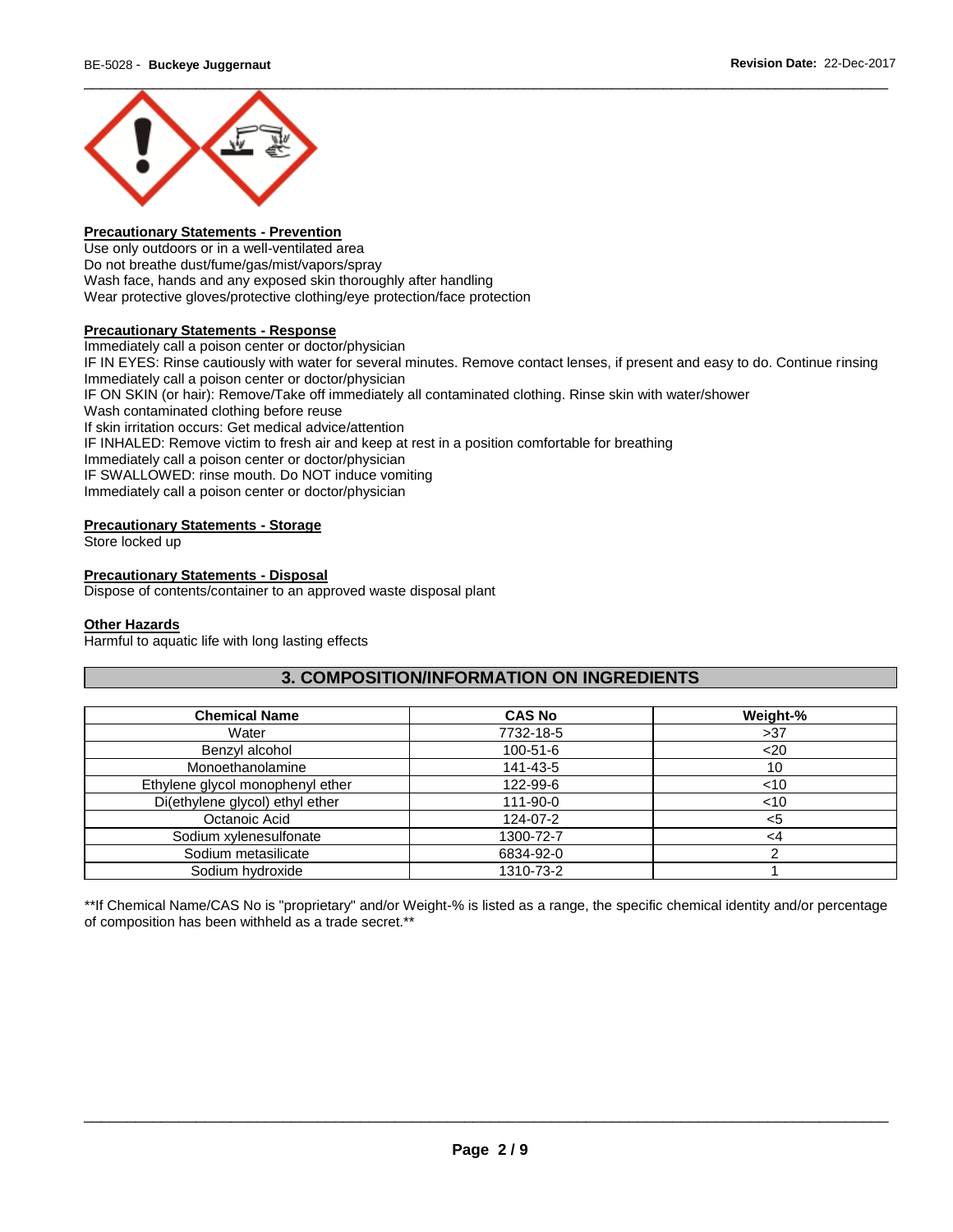## \_\_\_\_\_\_\_\_\_\_\_\_\_\_\_\_\_\_\_\_\_\_\_\_\_\_\_\_\_\_\_\_\_\_\_\_\_\_\_\_\_\_\_\_\_\_\_\_\_\_\_\_\_\_\_\_\_\_\_\_\_\_\_\_\_\_\_\_\_\_\_\_\_\_\_\_\_\_\_\_\_\_\_\_\_\_\_\_\_\_\_\_\_ **4. FIRST-AID MEASURES**

# **First Aid Measures**

| <b>Eye Contact</b>  | IF IN EYES: Rinse cautiously with water for several minutes. Remove contact lenses, if<br>present and easy to do. Continue rinsing. Immediately call a poison center or<br>doctor/physician.                       |
|---------------------|--------------------------------------------------------------------------------------------------------------------------------------------------------------------------------------------------------------------|
| <b>Skin Contact</b> | IF ON SKIN (or hair): Remove/Take off immediately all contaminated clothing. Rinse skin<br>with water/shower. Wash contaminated clothing before reuse. If skin irritation occurs: Get<br>medical advice/attention. |
| <b>Inhalation</b>   | IF INHALED: Remove victim to fresh air and keep at rest in a position comfortable for<br>breathing. Immediately call a poison center or doctor/physician.                                                          |
| Ingestion           | IF SWALLOWED: rinse mouth. Do NOT induce vomiting. Never give anything by mouth to<br>an unconscious person. Seek immediate medical attention/advice.                                                              |

# **Most important symptoms and effects**

| <b>Symptoms</b>           | Causes severe skin burns and eye damage. Ingestion may cause nausea and headache.<br>Can cause defatting of skin tissue.      |  |
|---------------------------|-------------------------------------------------------------------------------------------------------------------------------|--|
|                           | Indication of any immediate medical attention and special treatment needed                                                    |  |
| <b>Notes to Physician</b> | Treat symptomatically. Dermatitis or other pre-existing skin conditions may be aggravated<br>by overexposure to this product. |  |
| ------------------        |                                                                                                                               |  |

# **5. FIRE-FIGHTING MEASURES**

#### **Suitable Extinguishing Media**

Use extinguishing measures that are appropriate to local circumstances and the surrounding environment.

#### **Unsuitable Extinguishing Media** Not determined.

## **Specific Hazards Arising from the Chemical**

Combustion products may be toxic.

**Hazardous Combustion Products** Carbon oxides. Oxides of sulfur. Nitrogen oxides (NOx). Silicon oxides.

#### **Protective equipment and precautions for firefighters**

As in any fire, wear self-contained breathing apparatus pressure-demand, MSHA/NIOSH (approved or equivalent) and full protective gear.

# **6. ACCIDENTAL RELEASE MEASURES**

#### **Personal precautions, protective equipment and emergency procedures**

| <b>Personal Precautions</b>      | Use personal protective equipment as required.                                                                                                                      |
|----------------------------------|---------------------------------------------------------------------------------------------------------------------------------------------------------------------|
| <b>Environmental Precautions</b> | Prevent from entering into soil, ditches, sewers, waterways and/or groundwater. See<br>Section 12, Ecological Information. See Section 13: DISPOSAL CONSIDERATIONS. |

## **Methods and material for containment and cleaning up**

| <b>Methods for Containment</b> | Prevent further leakage or spillage if safe to do so.                                                                                |
|--------------------------------|--------------------------------------------------------------------------------------------------------------------------------------|
| <b>Methods for Clean-Up</b>    | Pick up with mop, wet/dry vac, or absorbent material. Rinse area with clear water and allow<br>floor to dry before allowing traffic. |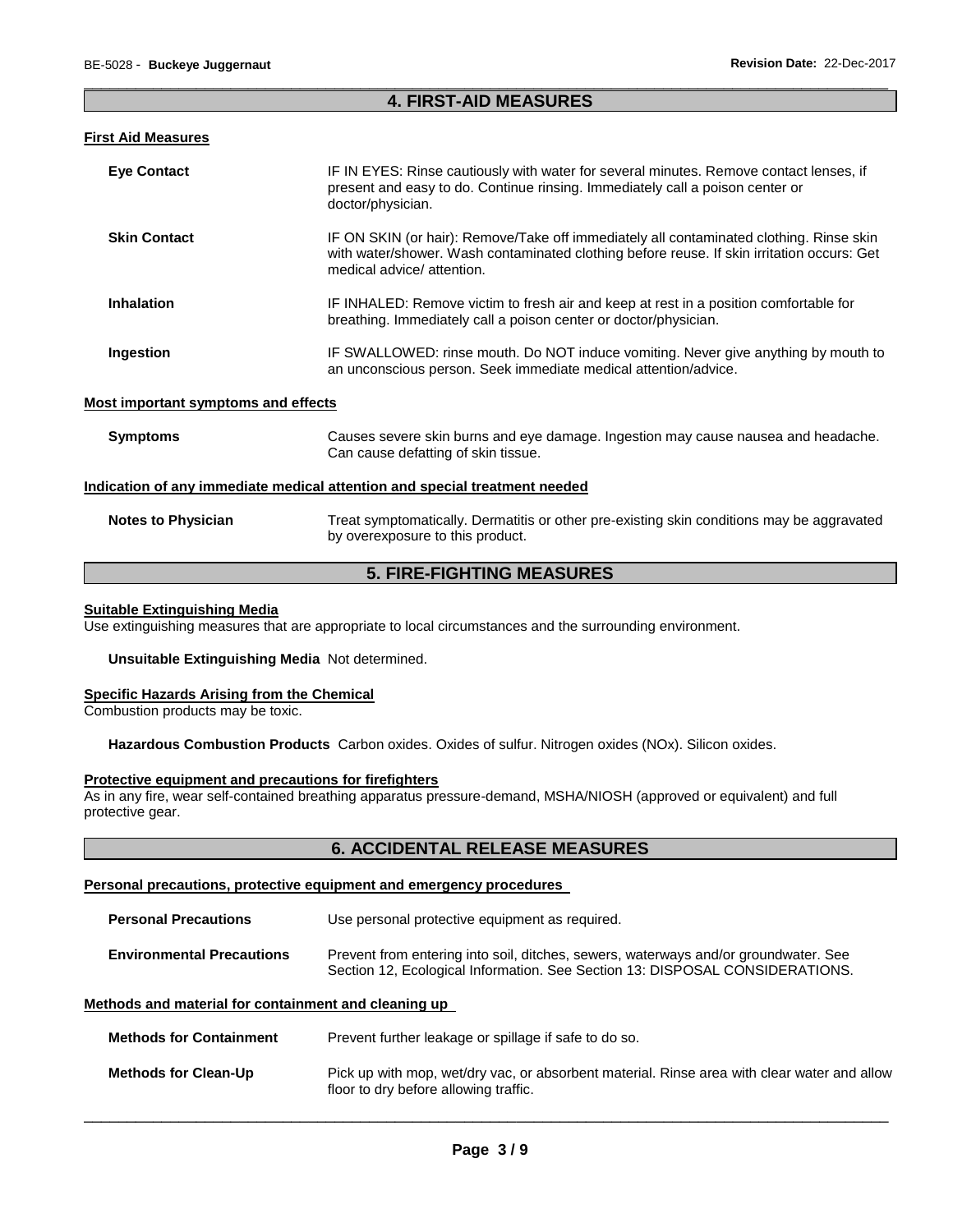# \_\_\_\_\_\_\_\_\_\_\_\_\_\_\_\_\_\_\_\_\_\_\_\_\_\_\_\_\_\_\_\_\_\_\_\_\_\_\_\_\_\_\_\_\_\_\_\_\_\_\_\_\_\_\_\_\_\_\_\_\_\_\_\_\_\_\_\_\_\_\_\_\_\_\_\_\_\_\_\_\_\_\_\_\_\_\_\_\_\_\_\_\_ **7. HANDLING AND STORAGE**

## **Precautions for safe handling**

| Advice on Safe Handling                                      | Handle in accordance with good industrial hygiene and safety practice. Avoid contact with<br>skin, eyes or clothing. Wear protective gloves/protective clothing and eye/face protection.<br>Wash face, hands, and any exposed skin thoroughly after handling. Use only outdoors or in<br>a well-ventilated area. Do not breathe dust/fume/gas/mist/vapors/spray. |  |
|--------------------------------------------------------------|------------------------------------------------------------------------------------------------------------------------------------------------------------------------------------------------------------------------------------------------------------------------------------------------------------------------------------------------------------------|--|
| Conditions for safe storage, including any incompatibilities |                                                                                                                                                                                                                                                                                                                                                                  |  |
| <b>Storage Conditions</b>                                    | Keep container tightly closed and store in a cool, dry and well-ventilated place. Keep<br>container closed when not in use. Store at room temperature. Store away from incompatible<br>materials. Store on low shelves. Store locked up.                                                                                                                         |  |
| <b>Packaging Materials</b>                                   | Rinse container before discarding.                                                                                                                                                                                                                                                                                                                               |  |
| <b>Incompatible Materials</b>                                | Chlorine bleach. Acids.                                                                                                                                                                                                                                                                                                                                          |  |

# **8. EXPOSURE CONTROLS/PERSONAL PROTECTION**

#### **Exposure Guidelines**

| <b>Chemical Name</b> | <b>ACGIH TLV</b>            | <b>OSHA PEL</b>                       | <b>NIOSH IDLH</b>          |
|----------------------|-----------------------------|---------------------------------------|----------------------------|
| Monoethanolamine     | STEL: 6 ppm                 | TWA: 3 ppm                            | IDLH: 30 ppm               |
| 141-43-5             | TWA: 3 ppm                  | TWA: 6 mg/m <sup>3</sup>              | TWA: 3 ppm                 |
|                      |                             | (vacated) TWA: 3 ppm                  | TWA: $8 \text{ mg/m}^3$    |
|                      |                             | (vacated) TWA: $8 \text{ mg/m}^3$     | STEL: 6 ppm                |
|                      |                             | (vacated) STEL: 6 ppm                 | STEL: $15 \text{ ma/m}^3$  |
|                      |                             | (vacated) STEL: 15 mg/m $3$           |                            |
| Sodium metasilicate  | $2 \text{ mg/m}^3$          | $2 \text{ mg/m}^3$                    |                            |
| 6834-92-0            |                             |                                       |                            |
| Sodium hydroxide     | Ceiling: $2 \text{ mg/m}^3$ | TWA: $2 \text{ mg/m}^3$               | IDLH: 10 mg/m <sup>3</sup> |
| 1310-73-2            |                             | (vacated) Ceiling: $2 \text{ mg/m}^3$ | Ceiling: $2 \text{mq/m}^3$ |

## **Appropriate engineering controls**

**Engineering Controls** Ensure adequate ventilation, especially in confined areas. Eyewash stations. Showers.

## **Individual protection measures, such as personal protective equipment**

| <b>Eye/Face Protection</b>      | Wear goggles or chemical safety glasses.                                                                                                                     |
|---------------------------------|--------------------------------------------------------------------------------------------------------------------------------------------------------------|
| <b>Skin and Body Protection</b> | Rubber gloves. Normal work clothing (long sleeved shirts and long pants) is recommended.<br>Wear water or chemical resistant footwear when scrubbing floors. |
| <b>Respiratory Protection</b>   | Ensure adequate ventilation, especially in confined areas.                                                                                                   |

**General Hygiene Considerations** Handle in accordance with good industrial hygiene and safety practice.

# **9. PHYSICAL AND CHEMICAL PROPERTIES**

## **Information on basic physical and chemical properties**

| <b>Physical State</b><br>Appearance | Liauid<br>Clear purple solution | Odor                  | Mild scent No fragrance |
|-------------------------------------|---------------------------------|-----------------------|-------------------------|
| Color                               | Clear purple                    | <b>Odor Threshold</b> | added<br>Not determined |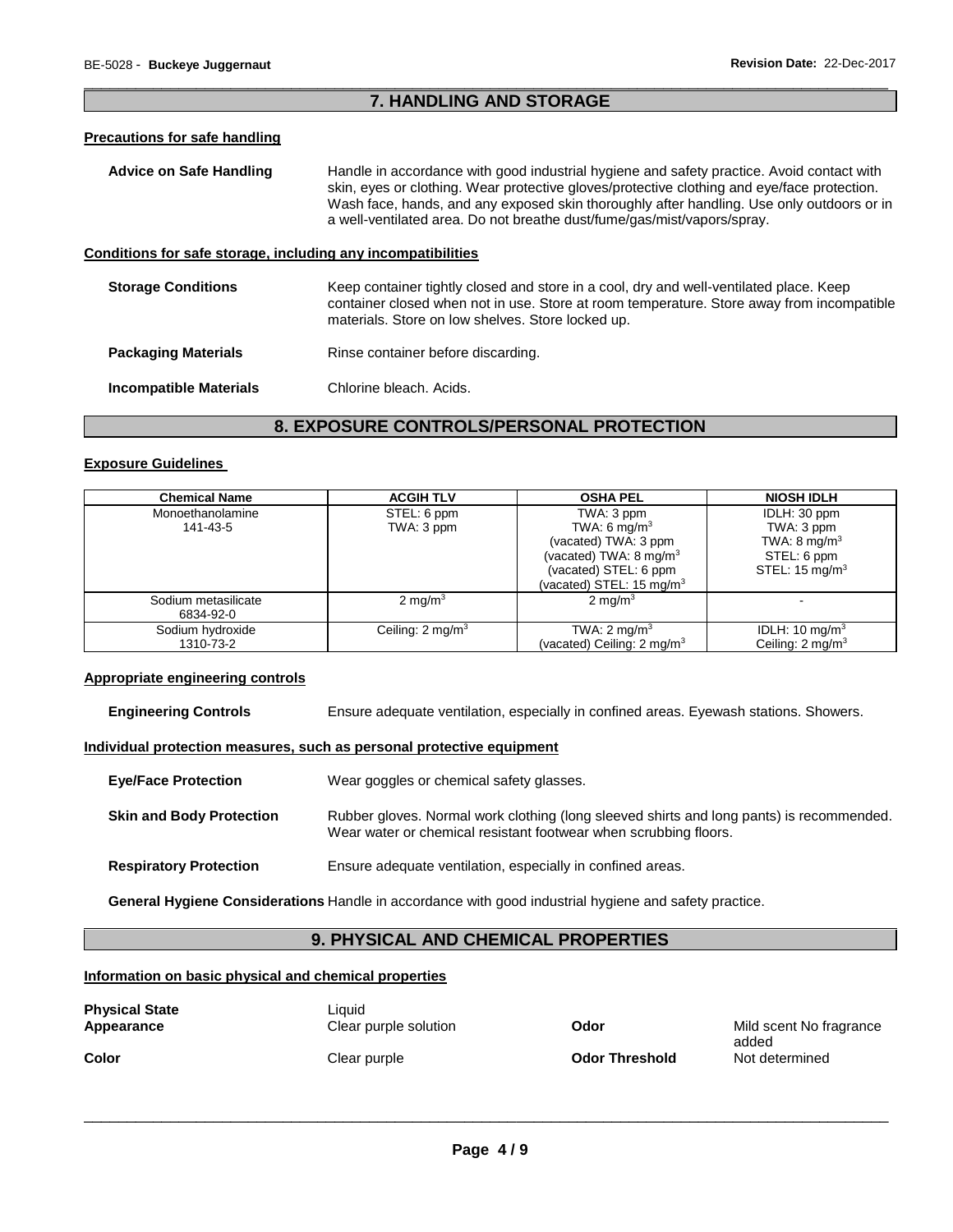| <b>Property</b>                     | Values                   | Remarks • Method |
|-------------------------------------|--------------------------|------------------|
| рH                                  | 12.8-13.2 (conc.)        |                  |
|                                     | 12.1-12.5 (1:4 dilution) |                  |
| <b>Melting Point/Freezing Point</b> | Not determined           |                  |
| <b>Boiling Point/Boiling Range</b>  | 100 °C / 212 °F          |                  |
| <b>Flash Point</b>                  | None                     | Tag Closed Cup   |
| <b>Evaporation Rate</b>             | 1.0                      | (Water = 1)      |
| <b>Flammability (Solid, Gas)</b>    | Liquid-Not Applicable    |                  |
| <b>Upper Flammability Limits</b>    | Not Applicable           |                  |
| <b>Lower Flammability Limit</b>     | Not Applicable           |                  |
| <b>Vapor Pressure</b>               | Not determined           |                  |
| <b>Vapor Density</b>                | Not determined           |                  |
| <b>Specific Gravity</b>             | 1.05                     |                  |
| <b>Water Solubility</b>             | Infinite                 |                  |
| Solubility in other solvents        | Not determined           |                  |
| <b>Partition Coefficient</b>        | Not determined           |                  |
| <b>Auto-ignition Temperature</b>    | Not determined           |                  |
| <b>Decomposition Temperature</b>    | Not determined           |                  |
| <b>Kinematic Viscosity</b>          | Not determined           |                  |
| <b>Dynamic Viscosity</b>            | Not determined           |                  |
| <b>Explosive Properties</b>         | Not determined           |                  |
| <b>Oxidizing Properties</b>         | Not determined           |                  |

# **10. STABILITY AND REACTIVITY**

\_\_\_\_\_\_\_\_\_\_\_\_\_\_\_\_\_\_\_\_\_\_\_\_\_\_\_\_\_\_\_\_\_\_\_\_\_\_\_\_\_\_\_\_\_\_\_\_\_\_\_\_\_\_\_\_\_\_\_\_\_\_\_\_\_\_\_\_\_\_\_\_\_\_\_\_\_\_\_\_\_\_\_\_\_\_\_\_\_\_\_\_\_

## **Reactivity**

Not reactive under normal conditions.

#### **Chemical Stability**

Stable under recommended storage conditions.

#### **Possibility of Hazardous Reactions**

None under normal processing.

#### **Hazardous Polymerization** Hazardous polymerization does not occur.

# **Conditions to Avoid**

Keep separated from incompatible substances. Keep out of reach of children.

#### **Incompatible Materials**

Chlorine bleach. Acids.

## **Hazardous Decomposition Products**

Carbon oxides. Nitrogen oxides (NOx). Sulfur oxides. Silicon oxides.

# **11. TOXICOLOGICAL INFORMATION**

#### **Information on likely routes of exposure**

#### **Product Information**

| <b>Eye Contact</b> | Causes severe eye damage. |
|--------------------|---------------------------|
|--------------------|---------------------------|

- **Skin Contact Causes severe skin burns.**
- **Inhalation Harmful if inhaled.**
- **Ingestion May be harmful if swallowed.**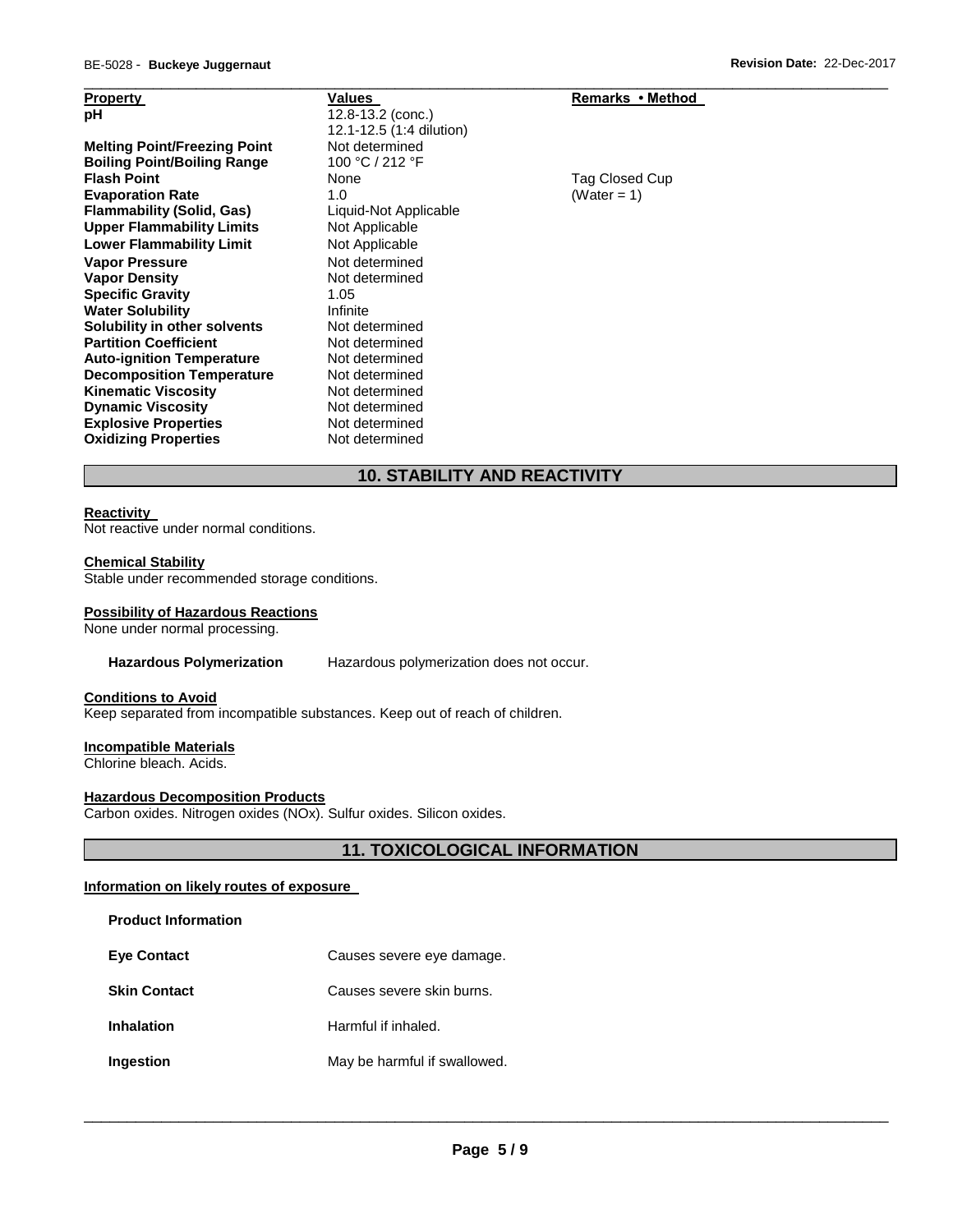# **Component Information**

| <b>Chemical Name</b>                         | Oral LD50             | <b>Dermal LD50</b>                               | <b>Inhalation LC50</b>               |
|----------------------------------------------|-----------------------|--------------------------------------------------|--------------------------------------|
| Benzyl alcohol<br>$100 - 51 - 6$             | $= 1230$ mg/kg (Rat)  | $= 2000$ mg/kg (Rabbit)                          | $= 8.8$ mg/L (Rat) 4 h               |
| Di(ethylene glycol) ethyl ether<br>111-90-0  | $= 1920$ mg/kg (Rat)  | $= 4200 \mu L/kg$ (Rabbit) = 6 mL/kg<br>Rat \    | $> 5240$ mg/m <sup>3</sup> (Rat) 4 h |
| Ethylene glycol monophenyl ether<br>122-99-6 | $= 1260$ mg/kg (Rat)  | (Rabbit) = 14422 mg/kg<br>$= 5$ mL/kg (<br>Rat \ |                                      |
| Monoethanolamine<br>141-43-5                 | $= 1720$ mg/kg (Rat)  | $= 1$ mL/kg (Rabbit) = 1025 mg/kg<br>Rabbit)     |                                      |
| Octanoic Acid<br>124-07-2                    | $= 10080$ mg/kg (Rat) | $>$ 5 g/kg (Rabbit)                              | -                                    |
| Sodium xylenesulfonate<br>1300-72-7          | $= 7200$ mg/kg (Rat)  |                                                  |                                      |
| Sodium metasilicate<br>6834-92-0             | $= 600$ mg/kg (Rat)   |                                                  |                                      |
| Sodium hydroxide<br>1310-73-2                |                       | (Rabbit)<br>$= 1350$ mg/kg (                     |                                      |

\_\_\_\_\_\_\_\_\_\_\_\_\_\_\_\_\_\_\_\_\_\_\_\_\_\_\_\_\_\_\_\_\_\_\_\_\_\_\_\_\_\_\_\_\_\_\_\_\_\_\_\_\_\_\_\_\_\_\_\_\_\_\_\_\_\_\_\_\_\_\_\_\_\_\_\_\_\_\_\_\_\_\_\_\_\_\_\_\_\_\_\_\_

# **Information on physical, chemical and toxicological effects**

**Symptoms** Please see section 4 of this SDS for symptoms.

#### **Delayed and immediate effects as well as chronic effects from short and long-term exposure**

**Carcinogenicity** This product does not contain any carcinogens or potential carcinogens as listed by OSHA, IARC or NTP.

# **Numerical measures of toxicity**

Not determined

# **12. ECOLOGICAL INFORMATION**

#### **Ecotoxicity**

Harmful to aquatic life with long lasting effects.

## **Component Information**

| <b>Chemical Name</b>       | Algae/aquatic plants        | <b>Fish</b>                 | <b>Toxicity to</b>        | <b>Crustacea</b>          |
|----------------------------|-----------------------------|-----------------------------|---------------------------|---------------------------|
|                            |                             |                             | microorganisms            |                           |
| Benzyl alcohol             | 35: 3 h Anabaena variabilis | 460: 96 h Pimephales        | $EC50 = 50$ mg/L 5 min    | 23: 48 h water flea mg/L  |
| $100 - 51 - 6$             | mg/L EC50                   | promelas mg/L LC50 static   | $EC50 = 63.7$ mg/L 15 min | EC50                      |
|                            |                             | 10: 96 h Lepomis            | $EC50 = 63.7$ mg/L 5 min  |                           |
|                            |                             | macrochirus mg/L LC50       | $EC50 = 71.4$ mg/L 30 min |                           |
|                            |                             | static                      |                           |                           |
| Di(ethylene glycol) ethyl  |                             | 11400 - 15700: 96 h         |                           | 3940 - 4670: 48 h Daphnia |
| ether                      |                             | Oncorhynchus mykiss mg/L    |                           | magna mg/L EC50           |
| 111-90-0                   |                             | LC50 flow-through 11600 -   |                           |                           |
|                            |                             | 16700: 96 h Pimephales      |                           |                           |
|                            |                             | promelas mg/L LC50 flow-    |                           |                           |
|                            |                             | through 10000: 96 h         |                           |                           |
|                            |                             | Lepomis macrochirus mg/L    |                           |                           |
|                            |                             | LC50 static 19100 - 23900:  |                           |                           |
|                            |                             | 96 h Lepomis macrochirus    |                           |                           |
|                            |                             | mg/L LC50 flow-through      |                           |                           |
|                            |                             | 13400: 96 h Salmo gairdneri |                           |                           |
|                            |                             | mg/L LC50 flow-through      |                           |                           |
| Ethylene glycol monophenyl | 500: 72 h Desmodesmus       | 337 - 352: 96 h Pimephales  | $EC50 = 32.4$ mg/L 5 min  | 500: 48 h Daphnia magna   |
| ether                      | subspicatus mg/L EC50       | promelas mg/L LC50 flow-    | $EC50 = 880$ mg/L 17 h    | mg/L EC50                 |
| 122-99-6                   |                             | through 366: 96 h           |                           |                           |
|                            |                             | Pimephales promelas mg/L    |                           |                           |
|                            |                             | LC50 static 220 - 460: 96 h |                           |                           |
|                            |                             | Leuciscus idus mg/L LC50    |                           |                           |
|                            |                             | static                      |                           |                           |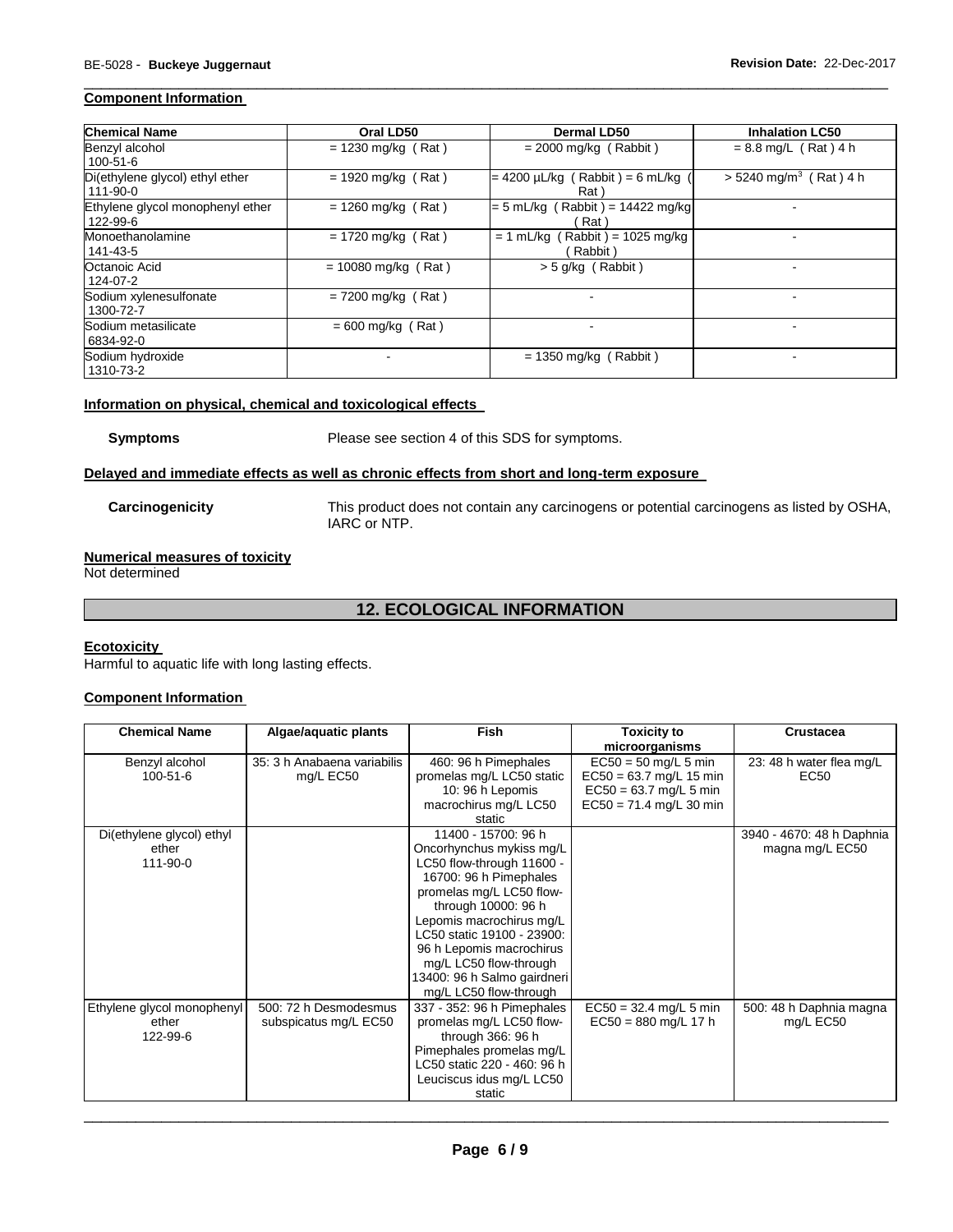| <b>Chemical Name</b>             | Algae/aquatic plants                          | <b>Fish</b>                                                                                                                                                                                                                                                                                       | <b>Toxicity to</b><br>microorganisms | <b>Crustacea</b>                     |
|----------------------------------|-----------------------------------------------|---------------------------------------------------------------------------------------------------------------------------------------------------------------------------------------------------------------------------------------------------------------------------------------------------|--------------------------------------|--------------------------------------|
| Monoethanolamine<br>141-43-5     | 15: 72 h Desmodesmus<br>subspicatus mg/L EC50 | 227: 96 h Pimephales<br>promelas mg/L LC50 flow-<br>through 3684: 96 h<br>Brachydanio rerio mg/L<br>LC50 static 300 - 1000: 96 h<br>Lepomis macrochirus mg/L<br>LC50 static 114 - 196: 96 h<br>Oncorhynchus mykiss mg/L<br>LC50 static 200: 96 h<br>Oncorhynchus mykiss mg/L<br>LC50 flow-through |                                      | 65: 48 h Daphnia magna<br>mg/L EC50  |
| Octanoic Acid<br>124-07-2        |                                               | 310: 96 h Oryzias latipes<br>mg/L LC50 semi-static 110:<br>96 h Brachydanio rerio mg/L<br>LC50 semi-static                                                                                                                                                                                        |                                      | 170: 24 h Daphnia magna<br>mg/L EC50 |
| Sodium metasilicate<br>6834-92-0 |                                               | 210: 96 h Brachydanio rerio<br>mg/L LC50 semi-static 210:<br>96 h Brachydanio rerio mg/L<br>LC50                                                                                                                                                                                                  |                                      | 216: 96 h Daphnia magna<br>mg/L EC50 |
| Sodium hydroxide<br>1310-73-2    |                                               | 45.4: 96 h Oncorhynchus<br>mykiss mg/L LC50 static                                                                                                                                                                                                                                                |                                      |                                      |

#### **Persistence/Degradability**

Not determined.

# **Bioaccumulation**

Not determined.

# **Mobility**

| <b>Chemical Name</b>                         | <b>Partition Coefficient</b> |
|----------------------------------------------|------------------------------|
| Benzyl alcohol<br>100-51-6                   | 1.1                          |
| Monoethanolamine<br>141-43-5                 | $-1.91$                      |
| Ethylene glycol monophenyl ether<br>122-99-6 | 1.13                         |
| Di(ethylene glycol) ethyl ether<br>111-90-0  | $-0.8$                       |
| Octanoic Acid<br>124-07-2                    | 2.92                         |

#### **Other Adverse Effects**

Not determined

# **13. DISPOSAL CONSIDERATIONS**

# **Waste Treatment Methods**

| <b>Disposal of Wastes</b>     | Disposal should be in accordance with applicable regional, national and local laws and<br>regulations. |
|-------------------------------|--------------------------------------------------------------------------------------------------------|
| <b>Contaminated Packaging</b> | Disposal should be in accordance with applicable regional, national and local laws and<br>regulations. |

## **California Hazardous Waste Status**

| <b>Chemical Name</b> | <b>California Hazardous Waste Status</b> |
|----------------------|------------------------------------------|
| Sodium hvdroxide     | Toxic                                    |
| 1310-73-2            | Corrosive                                |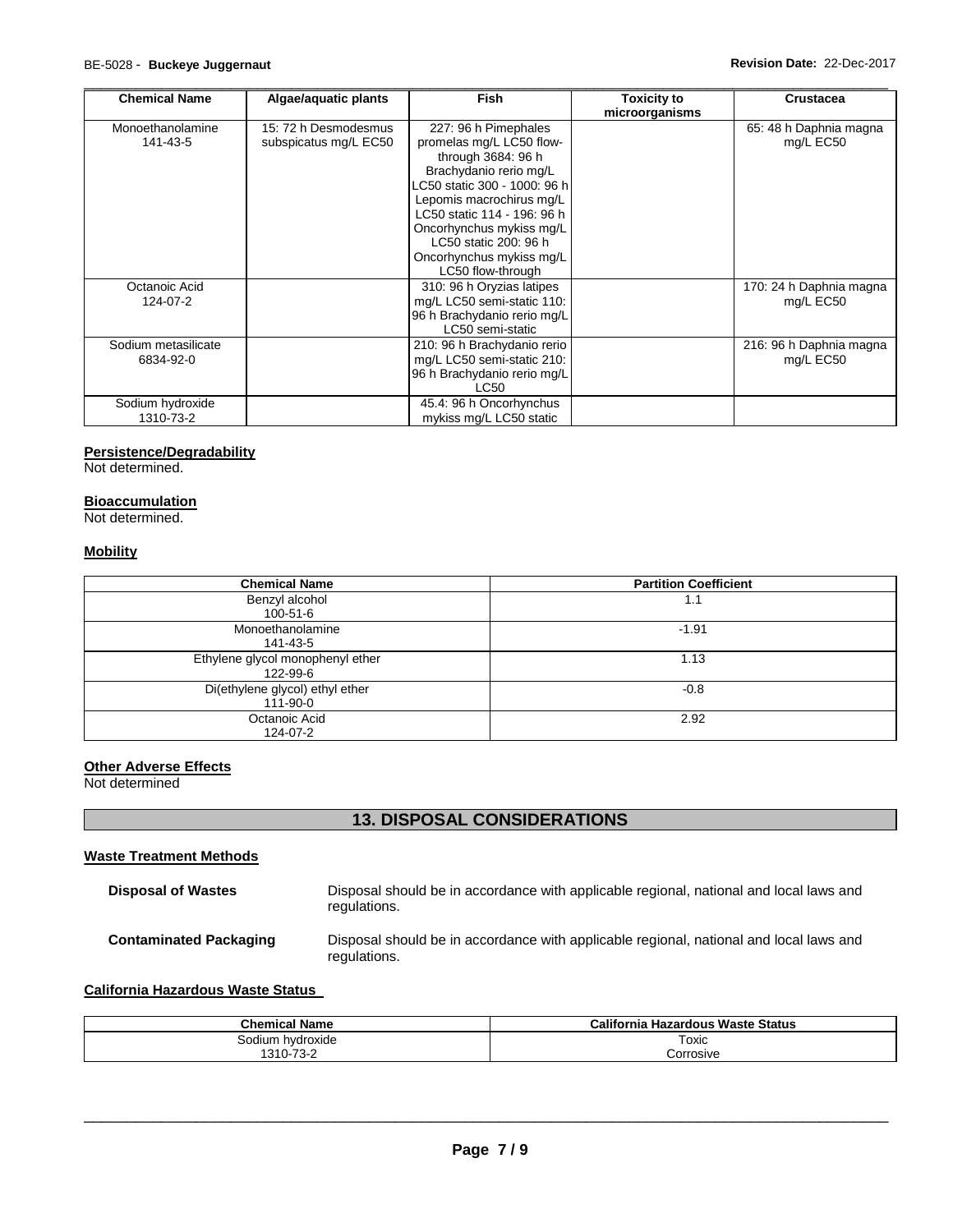# \_\_\_\_\_\_\_\_\_\_\_\_\_\_\_\_\_\_\_\_\_\_\_\_\_\_\_\_\_\_\_\_\_\_\_\_\_\_\_\_\_\_\_\_\_\_\_\_\_\_\_\_\_\_\_\_\_\_\_\_\_\_\_\_\_\_\_\_\_\_\_\_\_\_\_\_\_\_\_\_\_\_\_\_\_\_\_\_\_\_\_\_\_ **14. TRANSPORT INFORMATION**

| <b>Note</b>                     | Please see current shipping paper for most up to date shipping information, including<br>exemptions and special circumstances. |
|---------------------------------|--------------------------------------------------------------------------------------------------------------------------------|
| DOT                             |                                                                                                                                |
| <b>UN/ID No</b>                 | UN1760                                                                                                                         |
| <b>Proper Shipping Name</b>     | Corrosive liquid, n.o.s. (Ethanolamine, Sodium hydroxide)                                                                      |
| <b>Hazard Class</b>             | 8                                                                                                                              |
| <b>Packing Group</b>            | Ш                                                                                                                              |
| <b>Reportable Quantity (RQ)</b> | 1000 lb                                                                                                                        |
| IATA                            |                                                                                                                                |
| <b>UN/ID No</b>                 | UN1760                                                                                                                         |
| <b>Proper Shipping Name</b>     | Corrosive liquid, n.o.s. (Ethanolamine, Sodium hydroxide)                                                                      |
| <b>Hazard Class</b>             | 8                                                                                                                              |
| <b>Packing Group</b>            | Ш                                                                                                                              |
| <b>IMDG</b>                     |                                                                                                                                |
| UN/ID No                        | UN1760                                                                                                                         |
| <b>Proper Shipping Name</b>     | Corrosive liquid, n.o.s. (Ethanolamine, Sodium hydroxide)                                                                      |
| <b>Hazard Class</b>             | 8                                                                                                                              |
| <b>Packing Group</b>            | Ш                                                                                                                              |

# **15. REGULATORY INFORMATION**

## **International Inventories**

**TSCA** Listed

**Legend:** 

*TSCA - United States Toxic Substances Control Act Section 8(b) Inventory* 

## **US Federal Regulations**

## **CERCLA**

| <b>Chemical Name</b> | <b>Hazardous Substances RQs</b> | <b>CERCLA/SARA RQ</b> | <b>Reportable Quantity (RQ)</b> |
|----------------------|---------------------------------|-----------------------|---------------------------------|
| Sodium hydroxide     | 000 lb                          |                       | RQ 1000 lb final RQ             |
| 1310-73-2            |                                 |                       | RQ 454 kg final RQ              |

# **SARA 311/312 Hazard Categories**

| Acute Health Hazard               | Yes |
|-----------------------------------|-----|
| Chronic Health Hazard             | N٥  |
| Fire Hazard                       | N٥  |
| Sudden Release of Pressure Hazard | N٥  |
| Reactive Hazard                   | N٥  |

# **SARA 313**

| <b>Chemical Name</b>                        | <b>CAS No</b> | Weight-% | <b>SARA 313 - Threshold</b><br>Values % |
|---------------------------------------------|---------------|----------|-----------------------------------------|
| Di(ethylene glycol) ethyl ether - 111-90-0  | 111-90-0      | <10      |                                         |
| Ethylene glycol monophenyl ether - 122-99-6 | 122-99-6      | <10      | í.U                                     |